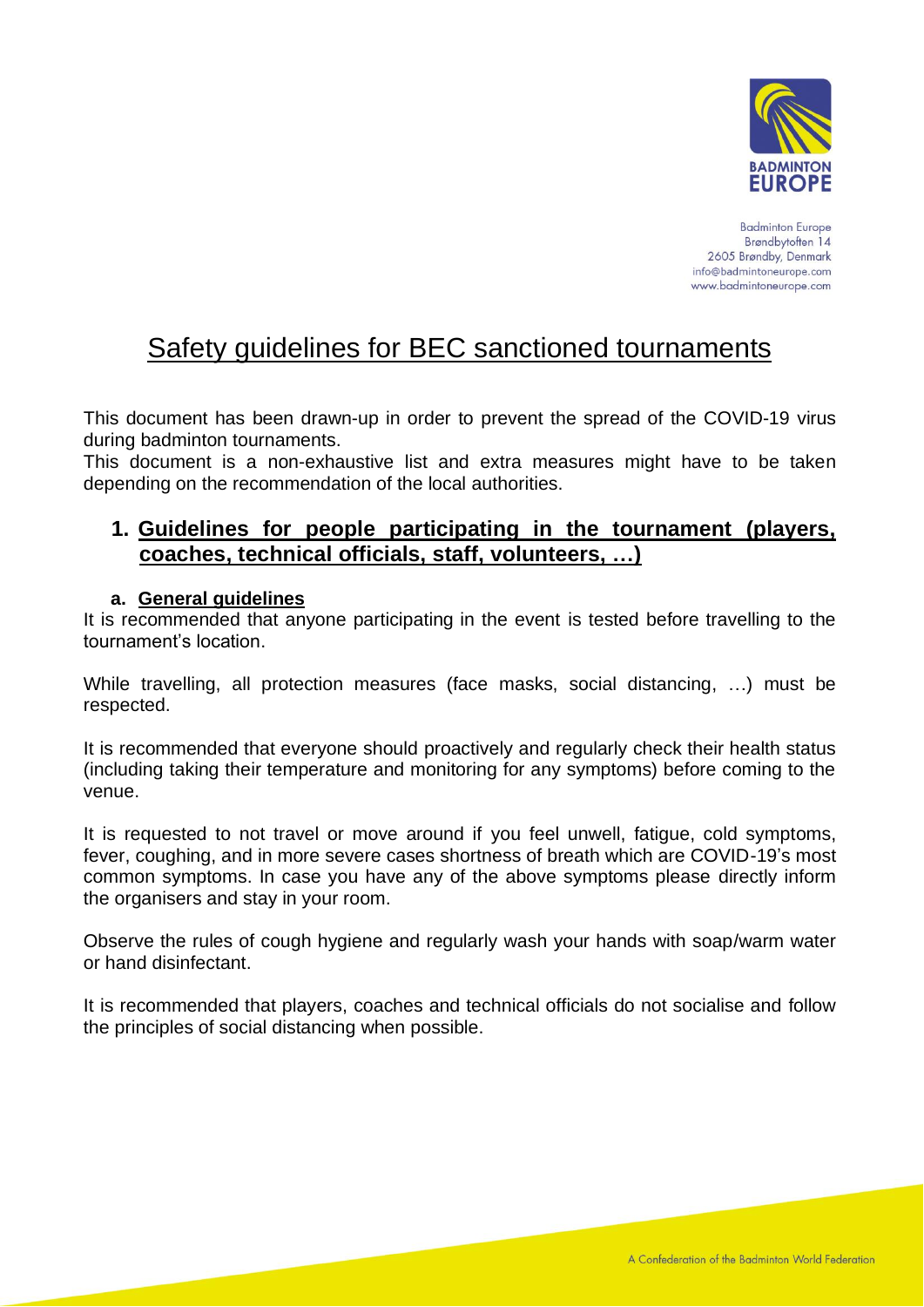

## **b. At the venue**

Social distance of at least 1 meter should be kept between everybody in the venue.

It is mandatory for all to wear face masks inside the venue (except for umpires during their match and for players during their warm-up or match).

Players and coaches should arrive to the venue maximum 1 hour before their match and go back to the hotel as soon as all their matches are over.

Players should arrive at the venue with their match outfit and personal equipment. No changing room or lockers should be used.

Players must use their hotel room to shower after the match.

Handshakes are prohibited.

Each player/pair is only allowed 1 coach while playing.

## **2. Guidelines for tournament organisers**

#### **a. At the venue**

If required by the local authorities, everybody should have their temperature checked upon arrival to the competition venue.

Hand sanitizer must be available throughout the venue so everybody can disinfect its hands when necessary.

Doors should be kept open when possible to minimise the number of people touching them, if this is not possible, a volunteer can take care of opening and closing the door.

Fast and in-depth cleaning plan of the venue must be established. Toilets must also be disinfected regularly.

The organisers must ensure the disinfection of all areas in the competition venue multiple times during the day.

Room for temporary isolation must be available in case of person with suspicious symptoms.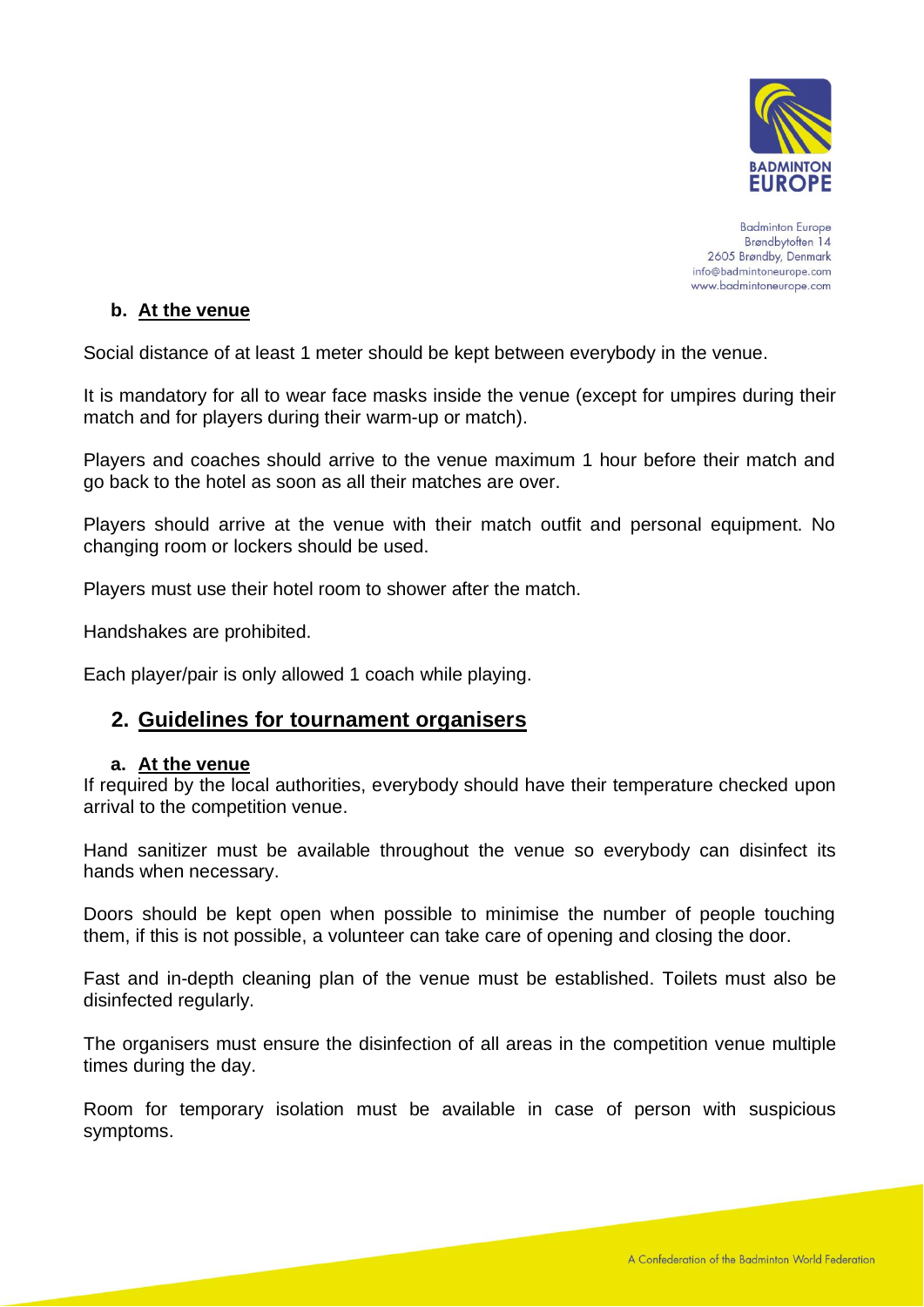

If spectators are allowed in the venue, they should have a dedicated space in the stands, as far as possible from the people involved in the tournament (players, coaches, technical officials, …).

Players/coaches must have their own dedicated space in the stands where it is possible to keep a 1 meter distance between everybody.

If warm-up courts are available, a maximum of 4 players are allowed on each courts and only players with upcoming matches are allowed to use them.

Venue catering should be set up in a way to ensure social distancing while people are queuing or sitting down.

#### **b. Court set-up**

No player boxes should be used to avoid all players touching the same boxes, instead a zone should be taped on the floor, so their equipment is kept in a zone.

Only one coach chair per side of the court.

#### **c. Access to the venue**

If spectators are allowed in the venue, they must enter by a different access than players, coaches, technical officials, …

A clear venue plan must be created so each group of people (players/coaches, technical officials, tournament staff, spectators, …) know in which zone they are allowed or not.

#### **d. Meetings**

Scheduled meetings must take place in a room big enough to respect the social distance between everybody

Maximum 1 person per country should attend the team manager's meeting unless absolutely necessary to send another staff, mainly for managers who may require interpreters/translators.

#### **e. Media**

Limited number of the media and photographers should be accepted, depending on local regulations. The areas where they can move and operate must be defined.

Medias shouldn't be in direct contact with players/coaches and therefore no post-match interviews should be done.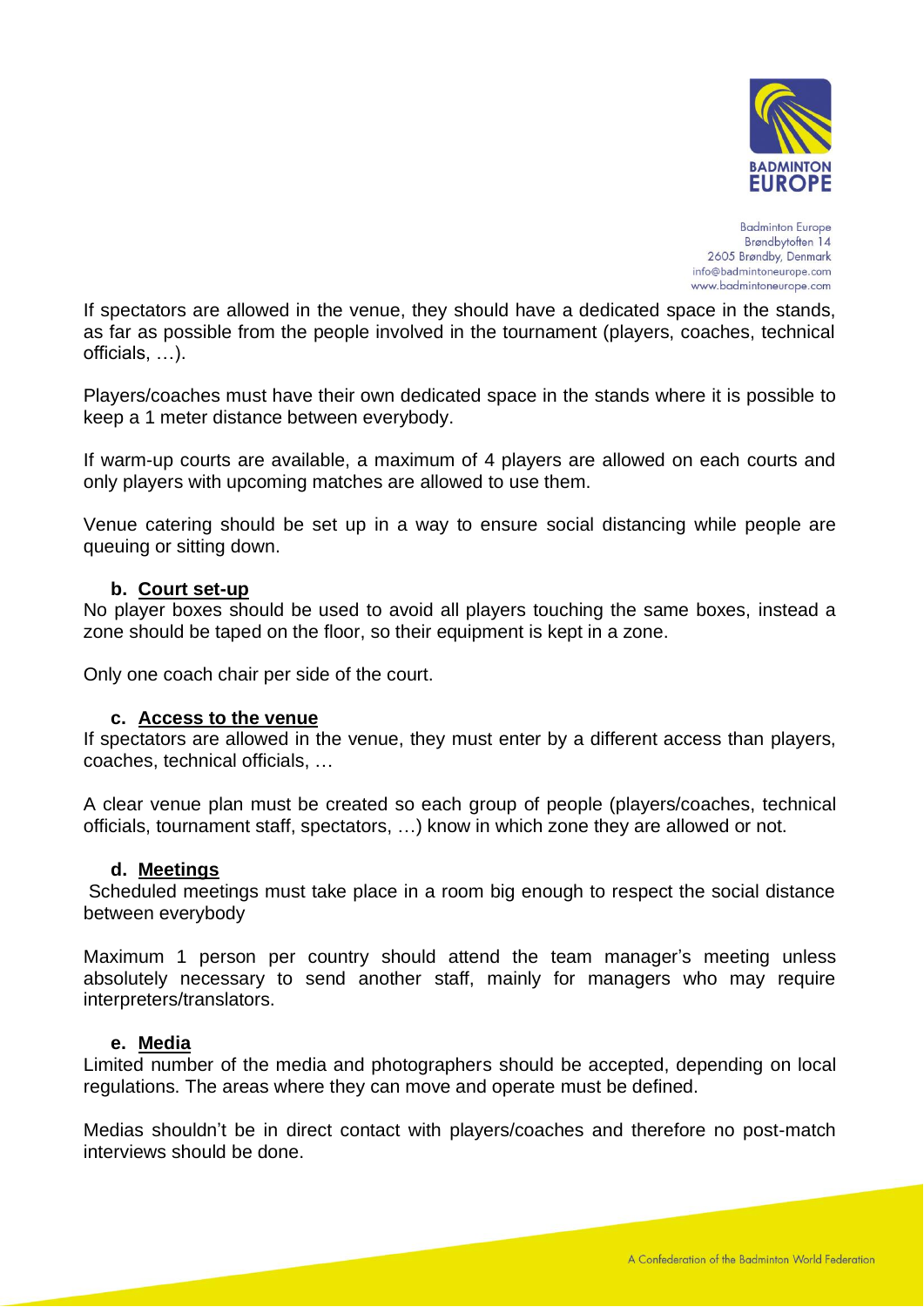

Photographers and media shall wear a face masks at all times inside the venue and keep a social distance of 1 meter from line judges or TV crew on the field of play.

## **f. Volunteers**

It is recommended to use a minimum amount of volunteers for the tournament and that all volunteers keep the same task during the duration of the tournament (i.e.: a volunteer selling tickets to the public on day 1 should not become car driver for the players on day 2)

## **g. Transport**

From airport: Wherever possible, each arriving team/official shall be transported separately. If not possible, there must be empty seats between each.

From hotel to venue: There should be empty seats between all passengers in the transport.

## **h. Podium ceremony**

If a podium is used, it must be wide enough to ensure a social distance of 1 meter between all players/pairs.

As few people as possible should be involved in the ceremony.

Everybody must wear face masks and disinfect their hands before and after the ceremony.

No handshakes during the ceremony.

The prizes/medals should be put on plates for players to pick up instead of giving them.

#### **i. Match control**

Set-up:

- individual tables with at least 1 meter distance between each
- it is recommended to put some crowd control poles (or other barriers) around so players/coaches don't come too close

Score sheets:

• the person printing the score sheet should sanitize its hands before touching them then place them individually on a table/wall where the umpires can collect the one they need without having to touch the others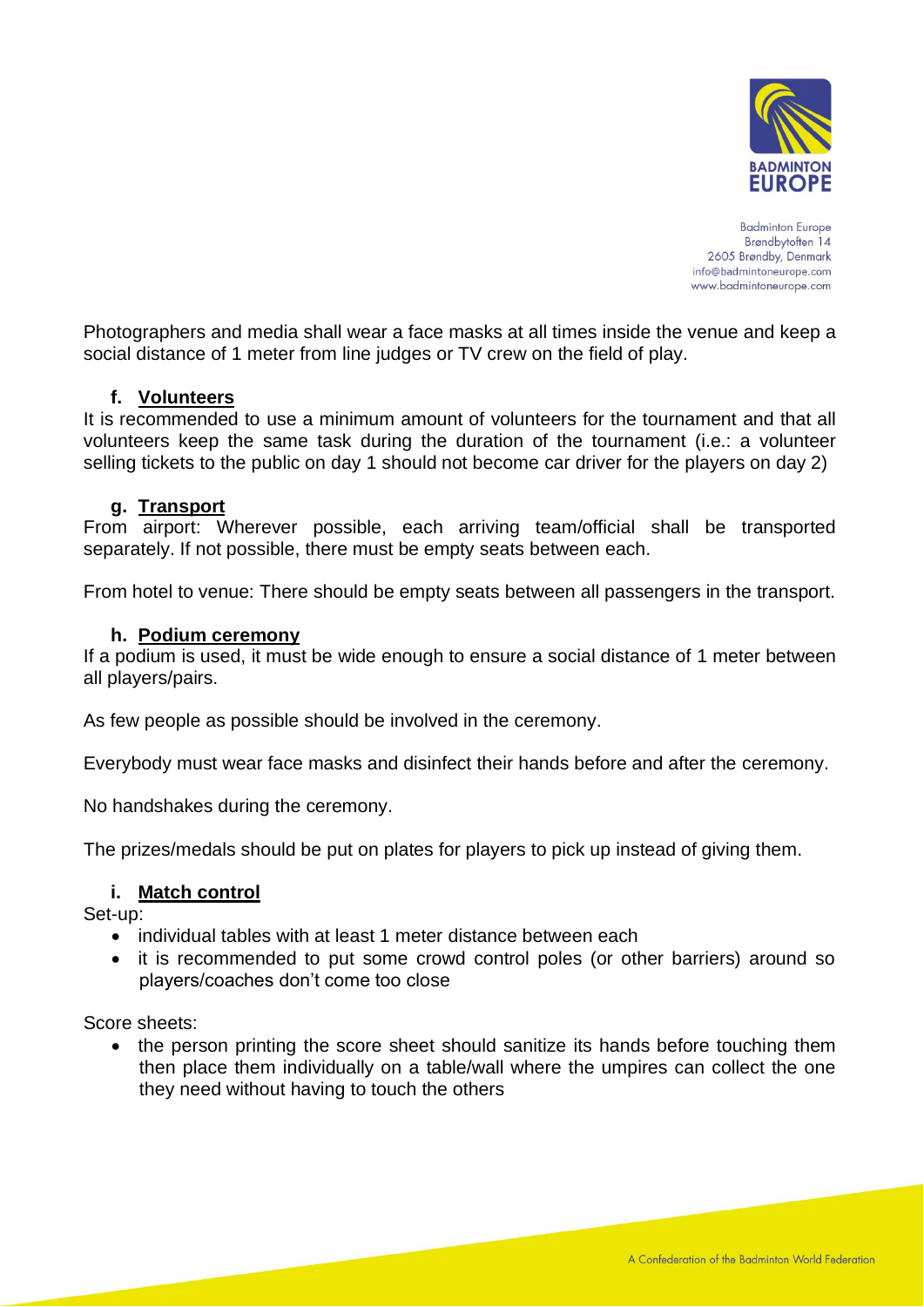

# **j. Umpires**

Accommodation:

- if possible, umpires should be accommodated in single rooms
- if accommodated in double rooms, umpires must have single beds with a 1 meter space between the beds

Seating:

• each umpire should have a seat assigned to him/her to avoid movement

Meeting point:

- create a well-spaced meeting point where players/officials can clearly see where they have to stand while waiting. Technical officials and player positions in the meeting point shall be pre-marked on the floor and must keep a distance of 1 metre between positions.
- each court should have its own waiting line/area
- hand sanitizer mandatory for all before and after the match

Walk on/off:

- everybody should keep a 1 meter distance while waking on/off court
- walk on should be one way and walk off another so people walking on don't have to cross people walking off

Umpire pad:

• Umpires should not touch the pad, but all use an individual stick

Toss:

• players should stay on each side of the net at the service line for the toss while the umpire stays at the net

Shuttle change:

- boxes should be available on each side of the court, so players don't have to give the old shuttles back to the SJ but just put it in a box
- the SJ throws the shuttle on court so players don't come too close
- the SJ shall use gloves, so not touching the shuttle

Others:

- plastic/surgical gloves could be considered for all TOs going on court and changed after each match, but most important for SJ
- No handshake before or after the match